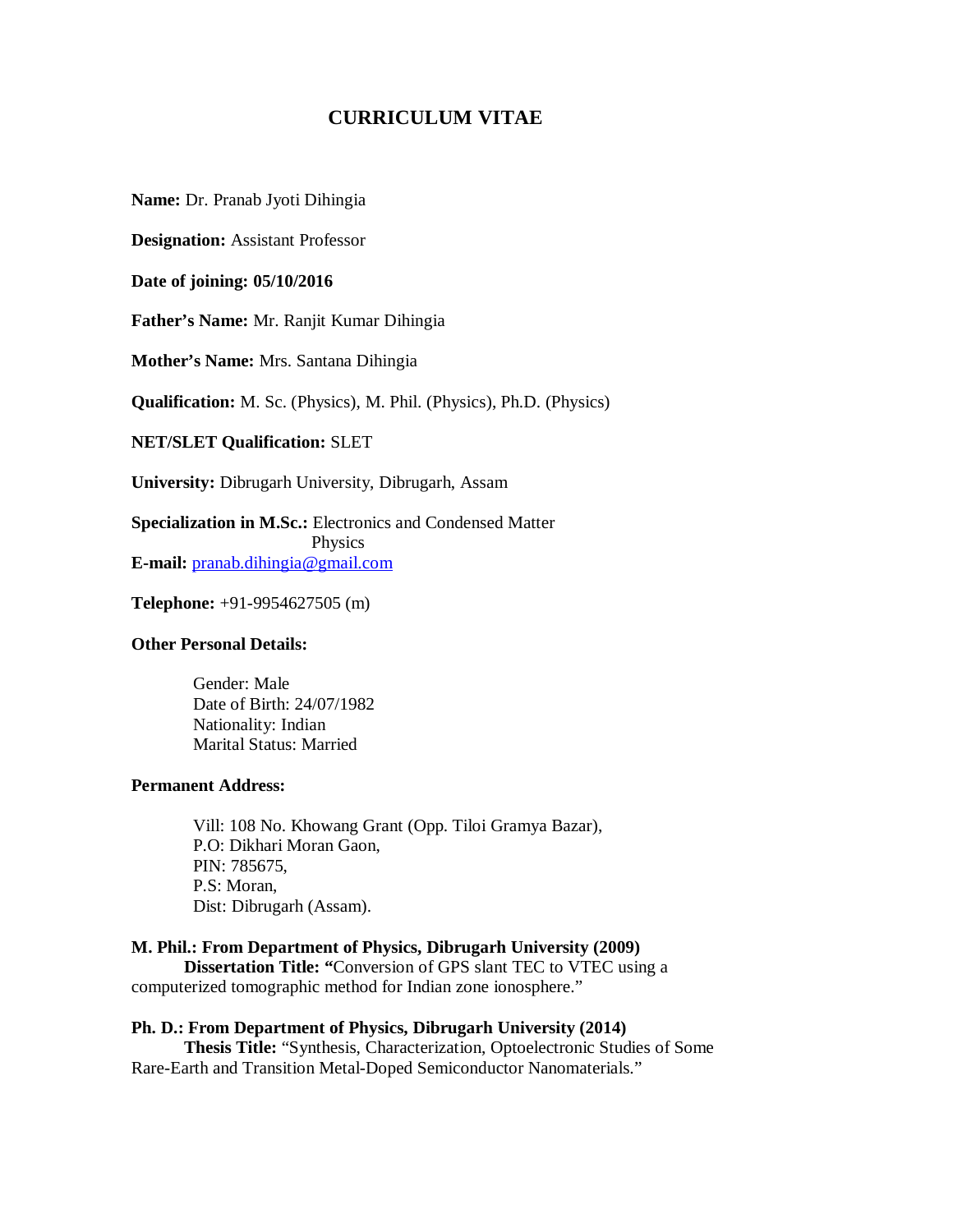**Other Qualifications:** 6MCCCA (Six Months Certificate Course in Computer Application) from Centre for Computer Studies, Dibrugarh University, Dibrugarh (Assam).

**Computer Programming Knowledge:** Programming in FORTRAN/C/MATLAB, etc.

### **Research Activities:**

### *Papers Published***:**

1. "Synthesis of  $TiO<sub>2</sub>$  nanoparticles and spectroscopic upconversion luminescence of Nd<sup>3+</sup>-doped TiO<sub>2</sub>-SiO<sub>2</sub> composite glass", **P. J. Dihingia**, S. Rai<sup>\*</sup>, *Journal of Luminescence 132 (2012) 1243-1251*.

2. "Effect of CdS nanoparticles on fluorescence from  $Sm^{3+}$  doped SiO<sub>2</sub> glass", S. Rai\* , L. Bokatial, **P. J. Dihingia,** *Journal of Luminescence 131 (2011) 978-983.*

3. "Photoluminescence of  $Eu^{3+}$ -doped  $TiO_2-SiO_2$  glass derived by sol-gel method", **P. J. Dihingia,** S. Rai\* , *Asian Journal of Spectroscopy Special Issue* (2012) 253-257.

4. "Optoelectronics of Cu<sup>2+</sup>-doped TiO<sub>2</sub> films prepared by sol-gel method", *S. Rai and Pranab J. Dihingia*, Chapter 72; **Advances in Optical Science and Engineering Springer Proceedings in Physics**, volume: 166, 2015, pp581- 589, DOI: 10.1007/978-81-322-2367-2\_

> Print ISBN: 978-81-322-2366-5, Online ISBN: 978-81-322-2367-2, Series ISSN: 0930-8989, Publisher: Springer.

### *Book Chapter***:**

**"Application of TiO<sub>2</sub> and Dye Coated TiO<sub>2</sub> Thin Films for Solar Energy** Conversion for Sustainable Alternative Energy Source", *S. Rai and P. J. Dihingia*, Chapter 36**; Book: Management of Natural Resources for Sustainable Development, ISBN: 978-93-82880-95-0, Excel India Publishers, New Delhi, India.**

#### *Other Research Highlights:*

1. One of our research articles (*Journal of Luminescence 132 (2012) 1243- 1251*) has the distinction of being included in the **top 25 hottest** articles of Science Direct between April to June 2012.

 2. The important findings of the research work in the paper *Journal of Luminescence 132 (2012) 1243-1251* have also been included in the **book ADVANCES IN NANOTECHNOLOGY (2012 Edition)**. **Now, available in Google Books.**